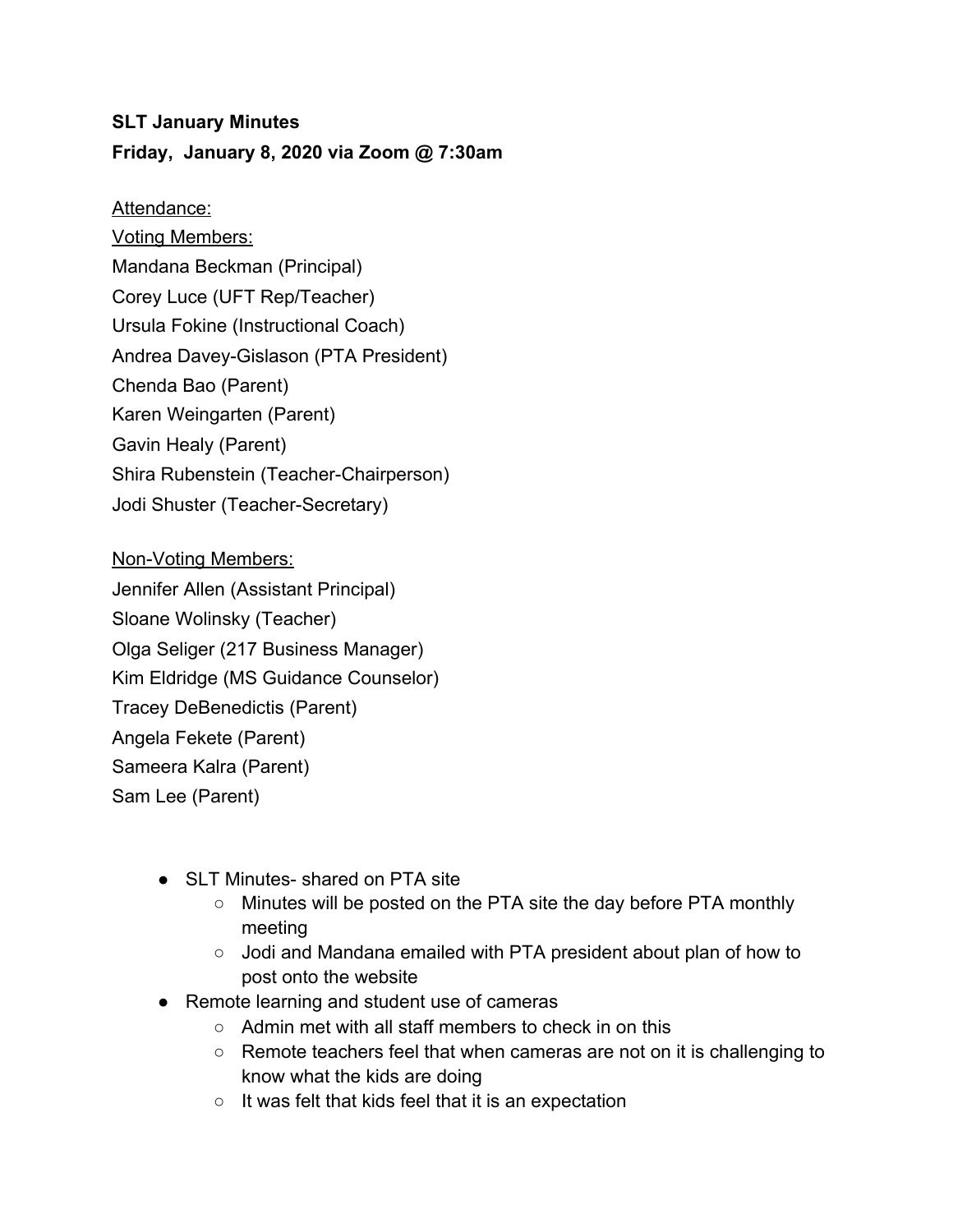- Teachers feel that having cameras on makes a sense of community, and worry about what will happen if the camera is not on down the road
- Parents have reached out and some feel strongly it should be on, some feel strongly that it shouldn't
- $\circ$  We do have an issue that cameras have cameras off and meet is over, and kid is still signed on meaning that they were not there the whole time
- Teachers will reach out to families that are a concern
- $\circ$  Not going to make it a requirement at this time to have cameras on, teachers will reach out to parents if cameras off is a concern
- **Inviting Middle School student to SLT** 
	- Gavin spoke to a MS parent and a teacher at another school
	- Having a MS student there can increase engagement
	- Positive way to get MS students involved
	- We could reach out to MS Guidance Counselor and parents
	- Select 2 students who can discuss issues that are pertinent to MS
	- Many of our MS students wake up and then get onto their meets. We do not want to force kids to come on, we want to encourage them if they want to
	- MS students are invited to attend the Safety Meeting
	- Having MS Students at the meeting would be a way for them to go back to their community of other MS students and share what is discussed
	- Would the parents that Gavin spoke to want to attend the SLT meeting?
	- MS is equivalent to one grade in our school
	- We can invite groups of people or specific individuals to our meeting, we can not dedicate a seat for a MS parent on SLT because members who vote must come every month, it is a state mandated requirement.
	- Ms. Eldridge will follow up with students who may be interested and have a desire to partake in things outside of their workload. Right now it is true that it is hard to get students up before school, but she will reach out to students during advisory
- **New Business** 
	- $\circ$  New year, but a long way to go
	- As we learn about pregnancies and accommodation, there will be a shift in programming.
	- $\circ$  In school is a priority, but the reality is that we have pregnancy that we know of and do not know of.
	- There will be shifts and changes coming